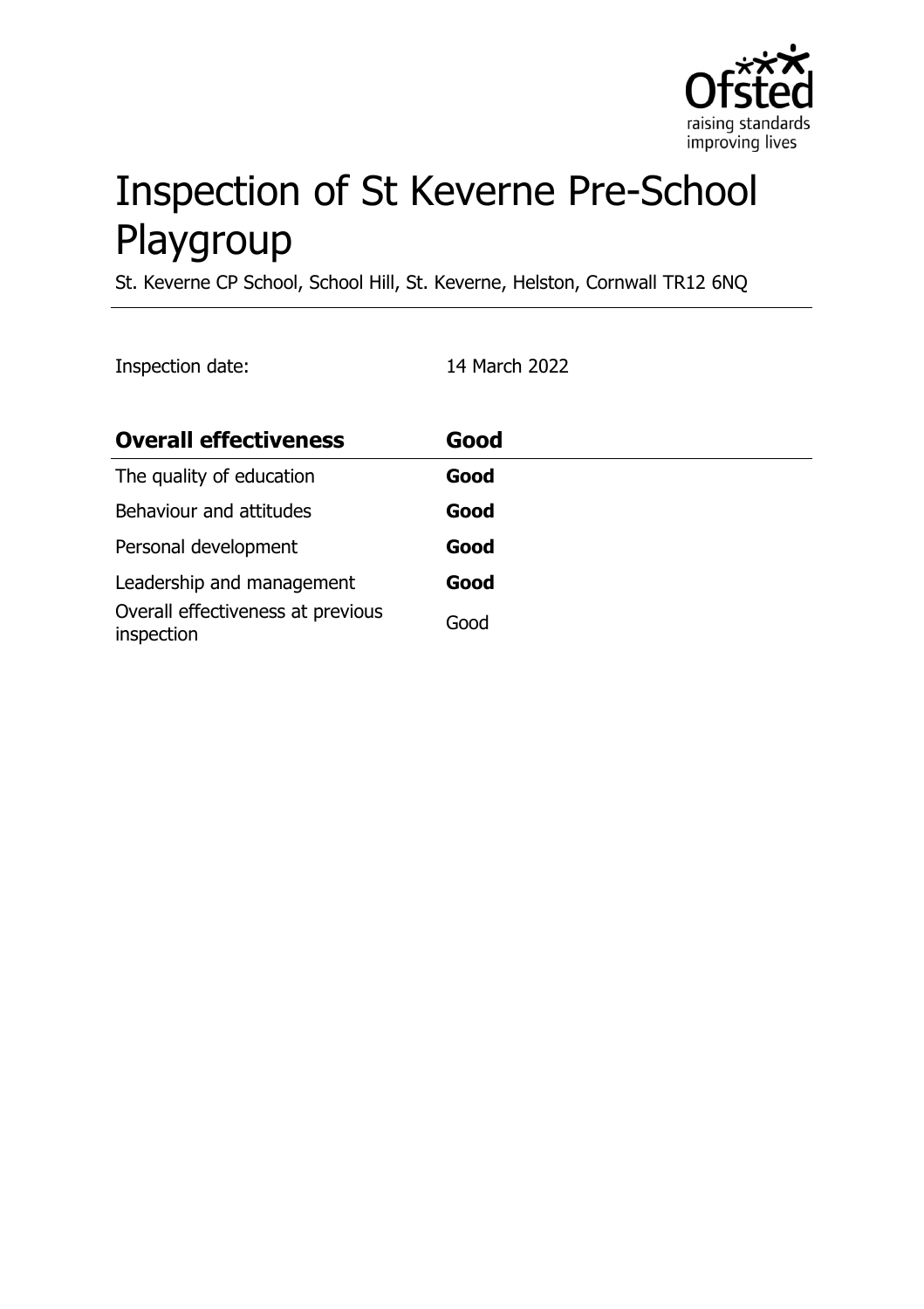

# **What is it like to attend this early years setting?**

#### **The provision is good**

Children are happy and engaged in learning in this welcoming pre-school. They feel secure and safe as they have close bonds with all the staff. Children learn to be independent and enjoy doing things for themselves, for example putting their shoes on for outside play and putting toys away at the end of a session. The staff support and encourage children's self-help skills. This builds children's self-esteem and confidence.

The curriculum is focused to ensure children make good progress in their learning. It focuses on supporting their emotional and language development. Staff know the children very well as it is a small pre-school. They use this knowledge to support children's next steps as they play. For example, children take risk and challenge knowing support is nearby. Outside, they explore climbing and balancing. Children quickly become successful. They persevere with challenges as adults are close by offering encouragement.

Parents no longer enter the pre-school since the start of the COVID-19 pandemic. They drop children at the door, which has created a calmer start to the day. Children behave well and know the routine. Staff support potential conflict and help children resolve arguments. Children are polite and kind to one another. For example, a child fetches resources to help her friend create a castle.

### **What does the early years setting do well and what does it need to do better?**

- Partnerships with parents are very effective. Parents feel valued and supported. They know their children happy and make good progress. Staff share children's achievements and next steps electronically and through discussion. Parents are encouraged to share their children's achievements from home. These are then incorporated into the planning.
- $\blacksquare$  The manager and staff have high expectations for children. They plan a wellsequenced curriculum that stems from children's interests and needs. The curriculum is sharply focused to help children to manage feelings and develop their language. Staff use activities to help children understand and manage their feelings. Children use a visual timetable to help them understand the routine. This creates a calm atmosphere as they know what happens and when, including home time, which is important to some.
- Children learn new words rapidly as staff model language well. Staff add narrative to children's play. For example, children are exploring magnets. Staff ask if they can make the line of collected items longer. Children excitedly add more magnetic items to the magnet and call out in delight. Staff help children to count and use mathematical language for more and less. Children learn about shapes as they explore play dough. Sometimes adults do not challenge older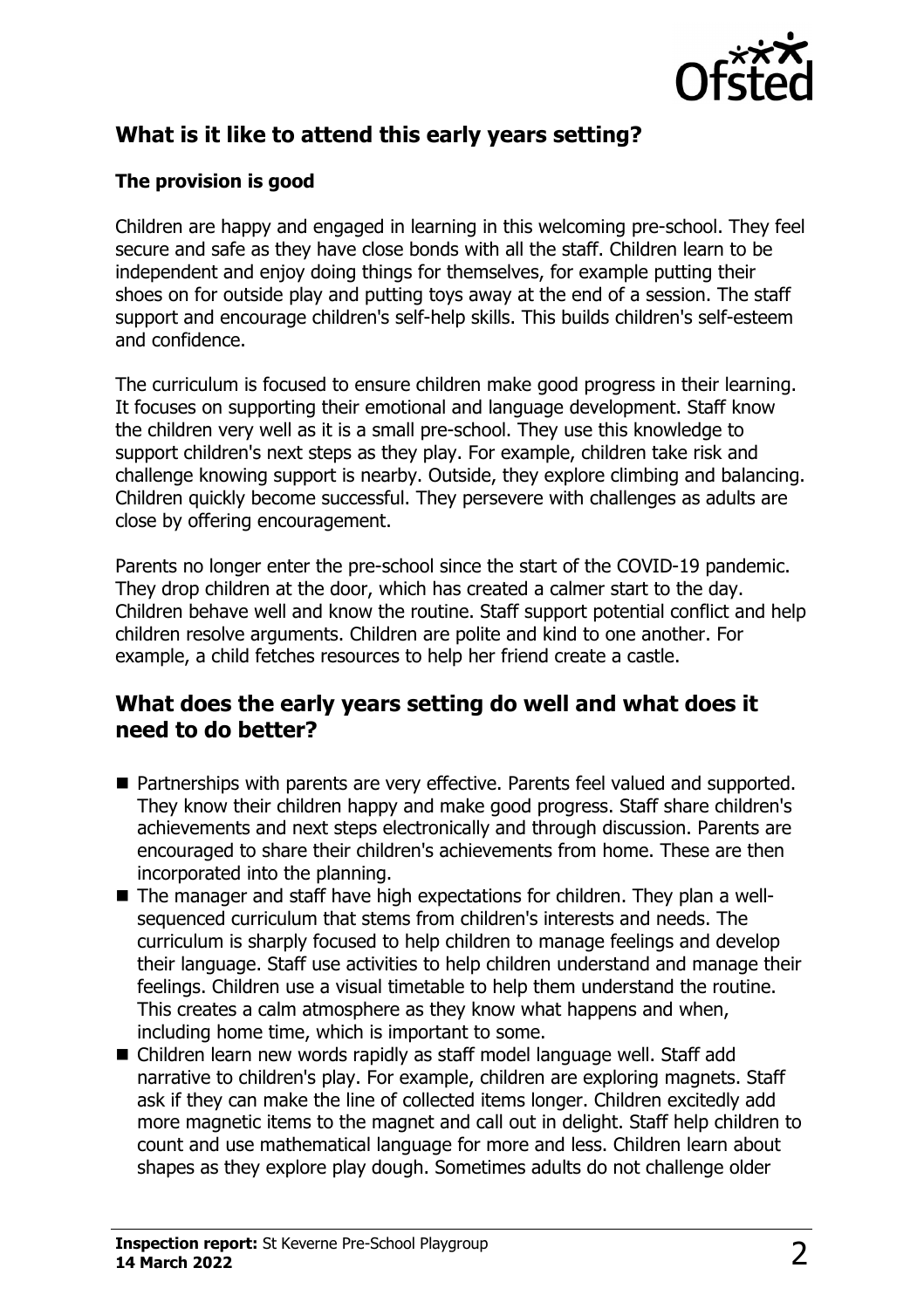

children. They do not always offer older children opportunities to solve problems and develop their critical thinking.

- Children build on what they know and have learned. For example, staff use a display of family photos to help children build a model of their village. They draw children's attention to the farm and ask them what keeps the animals safe in the field. Children quickly shout out 'a wall'. They find small bricks to construct a wall. Children are deeply involved in this activity. This is because it is using their knowledge from outside the pre-school.
- $\blacksquare$  Children develop a good understanding of healthy lifestyles. They are supported to take risks safely. For example, a child is using scissors to cut paper, and an adult reminds them that scissors are sharp and they must always point them away from their hands and body. There is a hygiene station where children can blow their nose, and a mirror so they can see if their nose is clean. There are also pictures to remind children to wash their hands after blowing their nose.
- $\blacksquare$  The manager monitors children's progress well. She identifies children who may need additional support and puts plans in place quickly. She works well with outside agencies. The manager supports staff very well. She has an action plan that clearly identifies areas of practice that need development. The staff have excellent relationships with the local primary school. This supports children's transitions into their next stage of education.

## **Safeguarding**

The arrangements for safeguarding are effective.

The manager and staff know how to keep children safe. They can all identify possible signs of abuse and know how to report this and who to. Staff have good knowledge of the wider risks relating to child protection. They know who to contact if they are concerned about staff. Children are always supervised whether indoors or outside. Staff assess risk regularly. They make necessary changes quickly and ensure children's safety.

### **What does the setting need to do to improve?**

#### **To further improve the quality of the early years provision, the provider should:**

 $\blacksquare$  ensure all staff can extend children's critical thinking and problem-solving skills by using open-ended questions.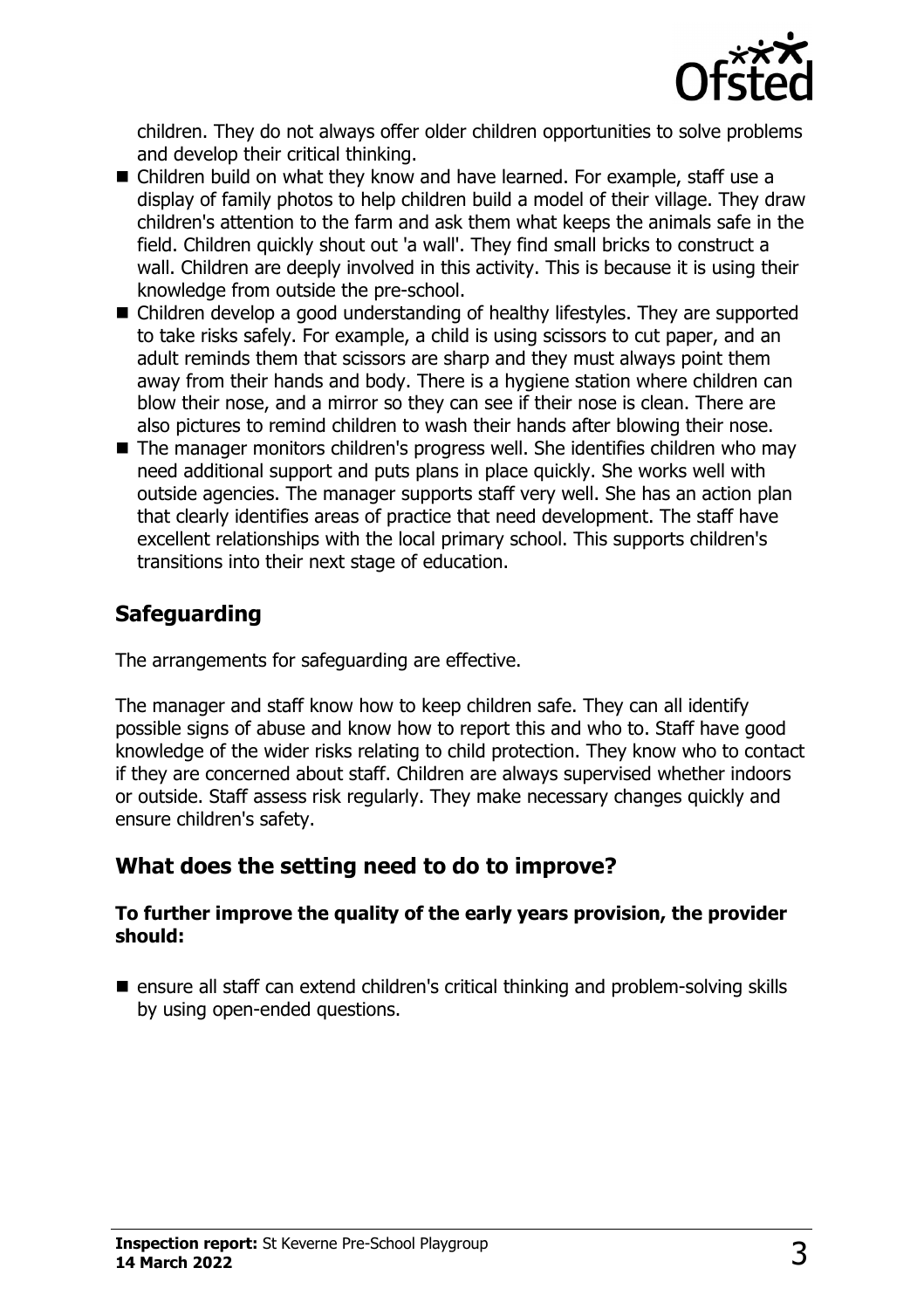

| <b>Setting details</b>                         |                                           |
|------------------------------------------------|-------------------------------------------|
| Unique reference number                        | EY290967                                  |
| Local authority                                | Cornwall                                  |
| <b>Inspection number</b>                       | 10069231                                  |
| <b>Type of provision</b>                       | Childcare on non-domestic premises        |
| <b>Registers</b>                               | Early Years Register                      |
| Day care type                                  | Sessional day care                        |
| Age range of children at time of<br>inspection | 2 to $4$                                  |
| <b>Total number of places</b>                  | 25                                        |
| Number of children on roll                     | 15                                        |
| Name of registered person                      | St Keverne Pre-school Playgroup Committee |
| Registered person unique<br>reference number   | RP520034                                  |
| <b>Telephone number</b>                        | 01326 281525                              |
| Date of previous inspection                    | 11 November 2014                          |

#### **Information about this early years setting**

St Keverne Pre-School Playgroup registered in 2004 and is situated in the grounds of St. Keverne Primary School in St. Keverne, Cornwall. The provider employs four staff. Of these, two hold an early years qualification at level 3, one holds level 2 and one holds level 4. The pre-school opens on Mondays and Wednesdays from 9am until 3pm, and on Tuesdays and Fridays 9am until midday, during term time only. The provider receives funding to provide free early education for two-, threeand four-year-old children.

### **Information about this inspection**

| <b>Inspector</b> |
|------------------|
| Sian Bath        |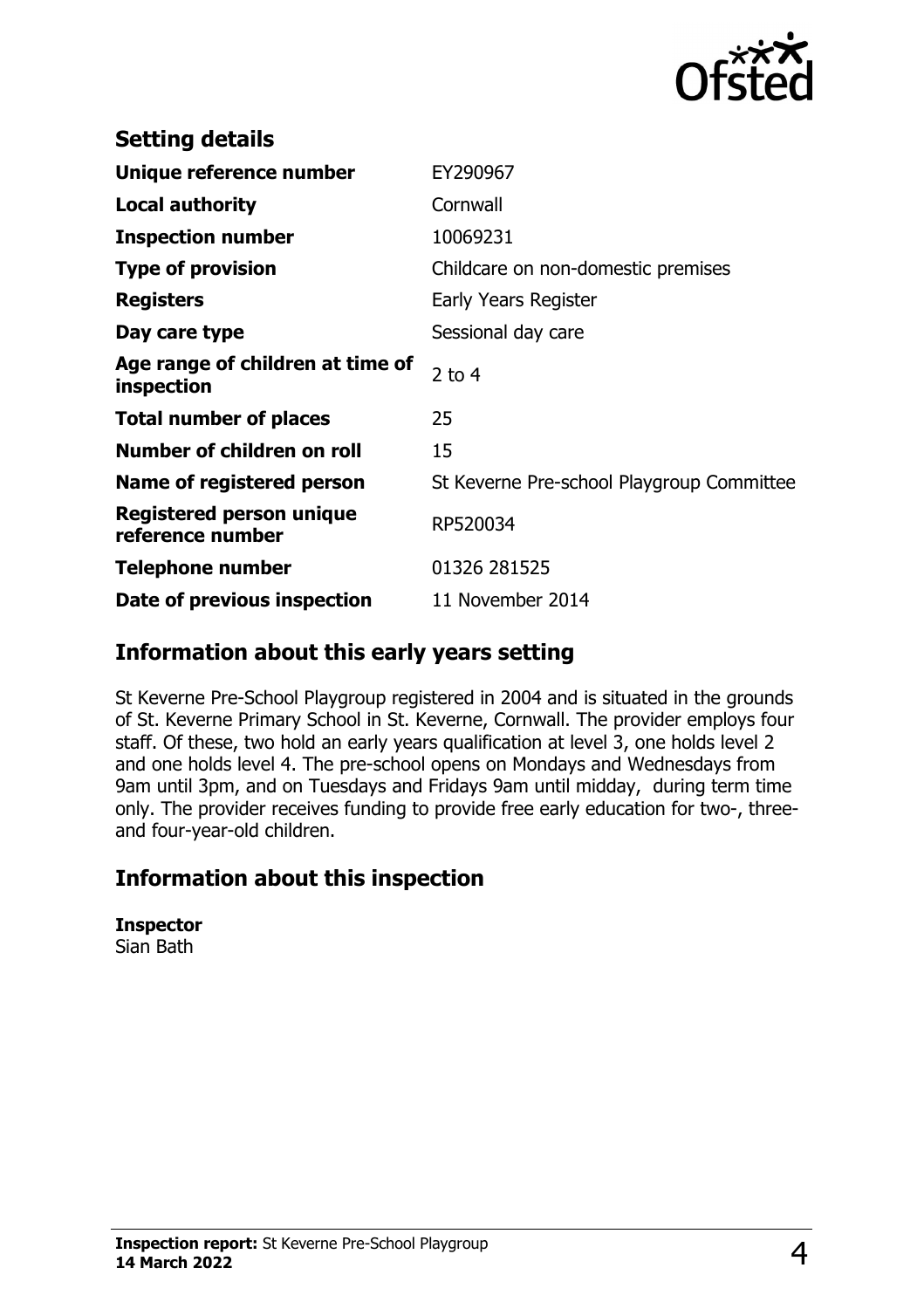

#### **Inspection activities**

- $\blacksquare$  This was the first routine inspection the provider received since the COVID-19 pandemic began. The inspector discussed the impact of the pandemic with the provider and has taken that into account in their evaluation of the provider.
- $\blacksquare$  The manager and the inspector completed a learning walk together of all areas of the nursery and discussed the early years curriculum.
- $\blacksquare$  Children spoke to the inspector about what they enjoy doing while at the setting.
- $\blacksquare$  The inspector talked to staff at appropriate times during the inspection and took account of their views.
- $\blacksquare$  The inspector spoke to the nominated individual about the leadership and management of the setting.
- $\blacksquare$  The special educational needs coordinator spoke to the inspector about how they support children with special educational needs.
- $\blacksquare$  The inspector observed the quality of education being provided, indoors and outdoors, and assessed the impact this was having on children's learning.
- $\blacksquare$  The inspector carried out a joint observation of a story time with the manager.
- $\blacksquare$  Parents shared their views of the setting with the inspector.
- $\blacksquare$  The inspector looked at the relevant documentation and reviewed the evidence of the suitability of staff working in the nursery.

We carried out this inspection under sections 49 and 50 of the Childcare Act 2006 on the quality and standards of provision that is registered on the Early Years Register. The registered person must ensure that this provision complies with the statutory framework for children's learning, development and care, known as the early years foundation stage.

If you are not happy with the inspection or the report, you can [complain to Ofsted](http://www.gov.uk/complain-ofsted-report).